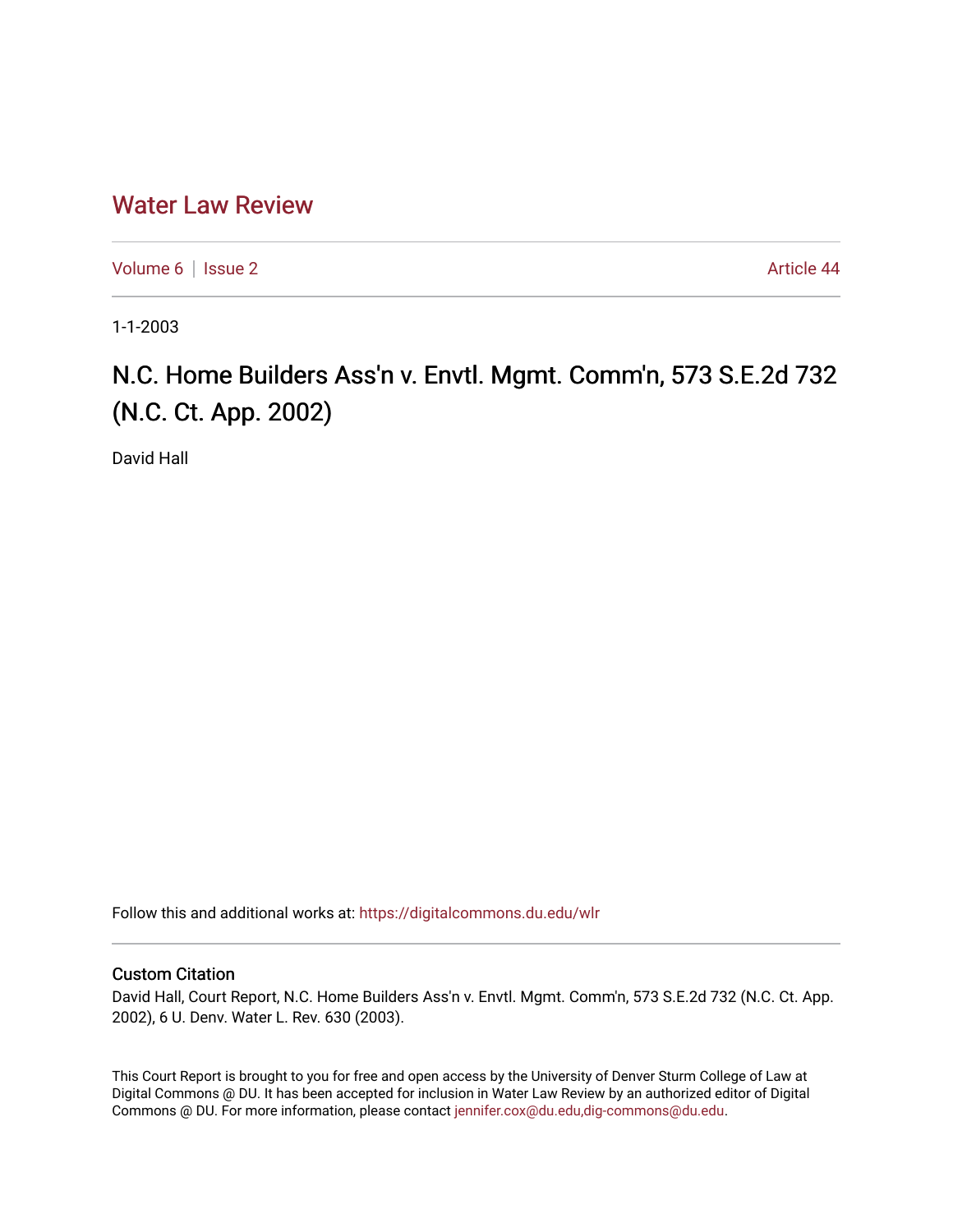Because Smithfield's lagoon waste management systems existed pursuant to express legislative authority, the court would not enjoin as a nuisance an action authorized by valid legislative authority. The North Carolina General Assembly established a permitting program for animal waste management systems to help protect water quality and promote innovative systems and practices which attempted to minimize the regulatory burden.

The landowners did claim injury to their riparian property or businesses. However, none of the landowners sought individual compensation for the invasion of a more personal right not "merged in the general public right." The landowners sought only ajudgment prohibiting use of sprayfields and cesspools and monetary damages for the restoration and remediation of the rivers.

Because landowners did not contend that the General Assembly exceeded its authority in violation of the state's constitution, the court declined to prohibit an activity the legislature legally allowed.

*Regan Rozier*

**N.C. Home Builders Ass'n v. Envtl. Mgmt. Comm'n, 573 S.E.2d 732 (N.C. Ct. App.** 2002) (holding North Carolina Environmental Management Commission had statutory authority to adopt certain rules regarding wetlands regulations and complied with the local Administrative Procedure Act in adopting those rules).

A builders association, as well as other parties, filed a petition for a declaratory ruling with the North Carolina Environmental Management Commission ("EMC") asserting that EMC did not have statutory authority to adopt specific wetlands rules and did not comply with the North Carolina Administrative Procedure Act ("APA"). The EMC originally denied this petition, but subsequently issued a declaratory ruling that it did possess statutory authority to adopt the wetlands rules, and that it adopted the rules in compliance with the requirements of the APA. The builders association brought this petition for judicial review before the Wake County Superior Court. The court affirmed EMC's prior declaratory ruling and dismissed the petition for review. The builders association then filed a notice of appeal to the North Carolina Court of Appeals. In their appeal, it asserted two claims of error. They contended the lower court made erroneous interpretations of law in determining that the EMC complied with requirements of the APA in adopting the wetland rules; and that the EMC had statutory authority to enact these rules.

On March 14, 1996, the EMC adopted certain wetlands rules. The rules classified and designated uses of state wetlands and set forth procedures for the EMC to review water quality certifications issued pursuant to Section 404 of the Clean Water Act. The adopted regulations differed, in part, from the proposed regulations as